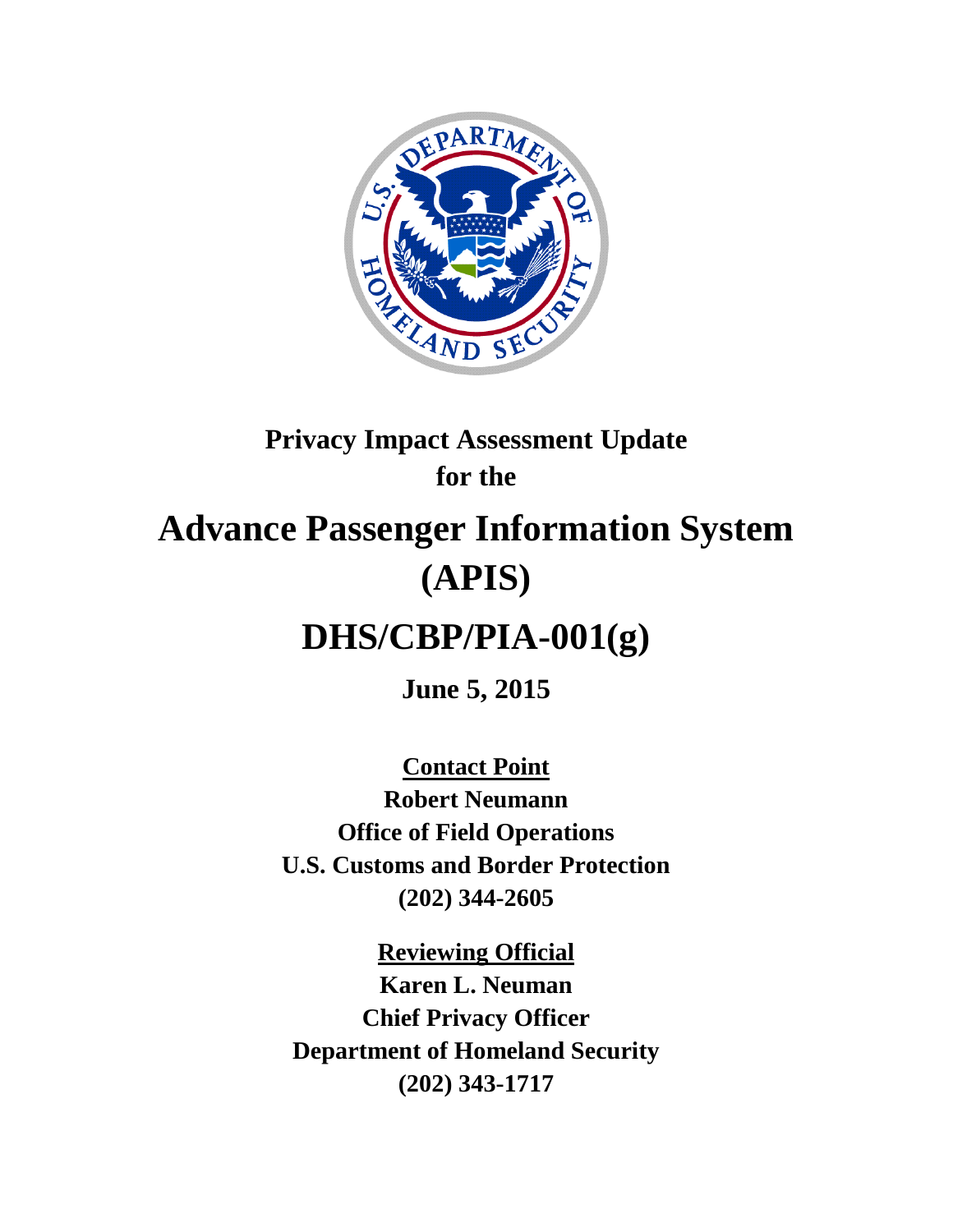

## **Abstract**

The U.S. Department of Homeland Security (DHS), U.S. Customs and Border Protection (CBP) is updating the Privacy Impact Assessment (PIA) for the Advance Passenger Information System (APIS) in order to provide notice of an Intelligence Community (IC) pilot leveraging APIS data shared under the terms of a Memorandum of Agreement (MOA) between DHS and the National Counterterrorism Center (NCTC), and in further support of the Department's mission to protect the United States from potential terrorist activities.

## **Introduction**

The Aviation and Transportation Security Act of  $2001<sup>1</sup>$  and the Enhanced Border Security and Visa Entry Reform Act of  $2002<sup>2</sup>$  together mandated the collection of certain information on all passengers and crew members who arrive in or depart from (and, in the case of crew members, overfly) the United States on a commercial air or sea carrier. The information required to be collected and submitted to APIS can generally be found on routine entry documents that passengers and crew members must provide when being processed into or out of the United States. APIS information includes, but is not limited to, full name, date of birth, citizenship, passport/alien registration card number, travel document type, passport number, expiration date and country of issuance (if passport required), alien registration number, country of residence, passenger name record locator number, and U.S. destination address (when applicable). APIS information is collected in advance of a passenger's departure from or arrival to (and in many cases, prior to departure for) the United States. APIS information is also collected for each individual aboard a private aircraft arriving in or departing from the United States.

The purpose of this collection is to identify high-risk passengers and crew members who may pose a risk or threat to vessel or aircraft safety or to national security, while simultaneously facilitating the travel of legitimate passengers and crew members. This information collection also assists in expediting processing of travelers at ports of entry, resulting in a significant time savings. This IC pilot is consistent with the original purpose for the collection of APIS data.

Pursuant to the National Security Act of 1947, as amended,<sup>3</sup> NCTC "serve<sup>[5]</sup> as the central and shared knowledge bank on known and suspected terrorists and international terror groups, as well as their goals, strategies, capabilities, and networks of contacts and support." In

<sup>&</sup>lt;sup>1</sup> Pub. L. No. 107-71.

<sup>&</sup>lt;sup>2</sup> Pub. L. No. 107-173.

 $3$  50 U.S.C. § 404o.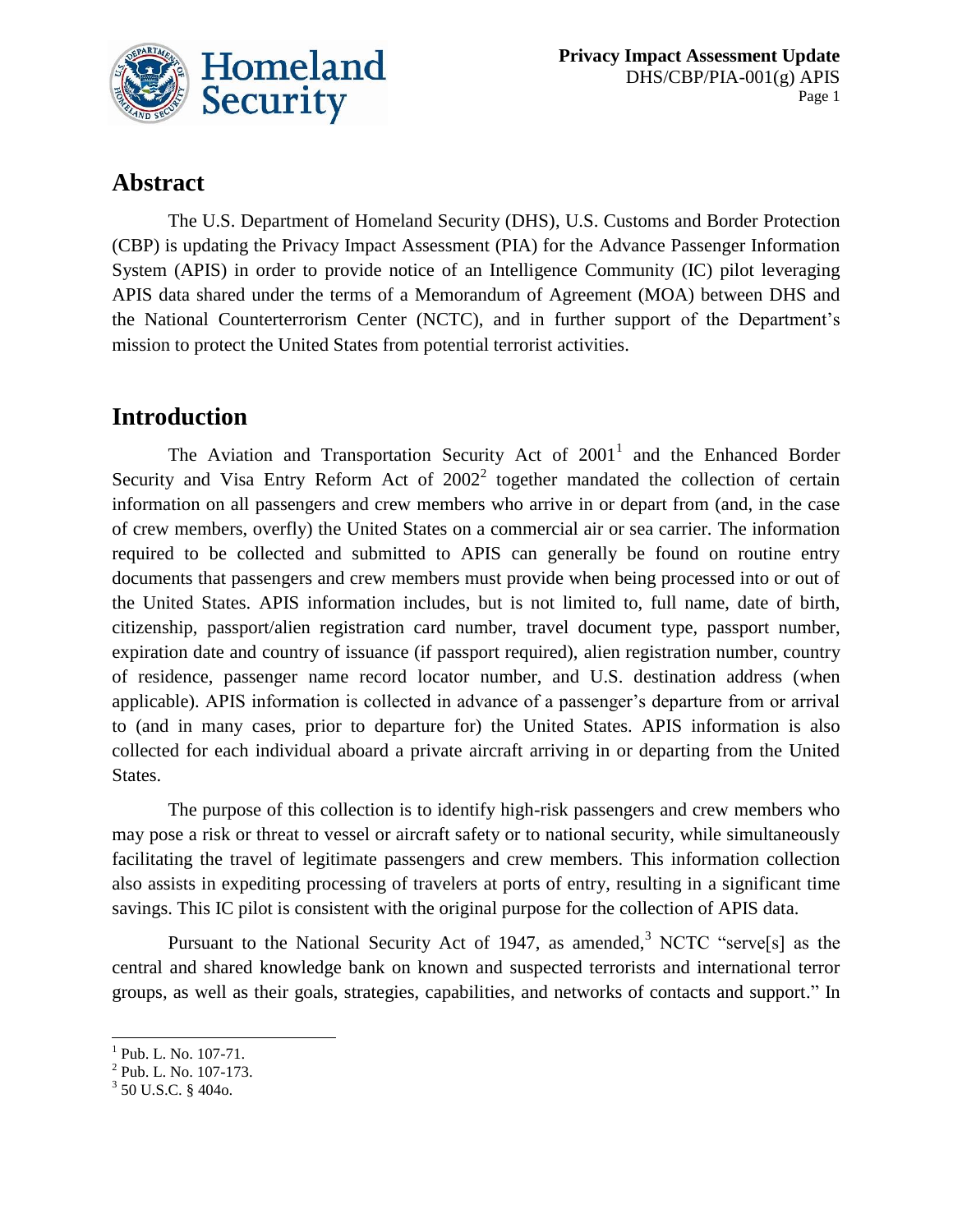

order to enhance information sharing, the President issued Executive Order 13388, *Further Strengthening the Sharing of Terrorism Information to Protect Americans*, <sup>4</sup> which provides that the Head of each agency that possesses or acquires terrorism information shall promptly give access to that information to the Head of each other agency that has counterterrorism functions. The Intelligence Reform and Terrorism Prevention Act (IRTPA) of 2004<sup>5</sup>, as amended, places an obligation on U.S. Government agencies to share terrorism information with the IC, including NCTC. In certain instances, DHS shares the entire dataset with an IC member in order to support the counterterrorism activities of the IC and to identify terrorism information within DHS data.

In 2011, DHS began sharing the entire APIS dataset with NCTC under a Memorandum of Agreement (MOA). In 2013, DHS and NCTC entered into a new APIS MOA that supersedes the 2011 MOA and documents an increase in the temporary retention period NCTC was granted under its then newly expanded authority to hold and analyze U.S. Person information. <sup>6</sup> The APIS MOA permits NCTC to use APIS information to facilitate NCTC's counterterrorism efforts and aligns with DHS's mission to prevent and deter terrorist attacks. The APIS MOA includes a number of safeguards, detailed below in the Privacy Impact Analysis section under "External Sharing and Disclosure," to ensure the data is only used for the purposes explicitly permitted under the APIS MOA, APIS PIA NCTC Update, $^7$  and the DHS/CBP-005 Advance Passenger Information System System of Records Notice (SORN).<sup>8</sup>

The Intelligence Advanced Research Projects Activity (IARPA) in the Office of the Director of National Intelligence (ODNI) collaborates across the IC to research and develop programs in four research areas: 1) "Anticipating Surprise" develops technologies that provide decision makers with timely and accurate forecasts for a range of events; 2) "Incisive Analysis" seeks to maximize insight from collected information in a timely fashion; 3) "Safe & Secure Operations" endeavors to counter new capabilities implemented by our adversaries that could threaten our ability to operate freely and effectively in a networked world; and 4) "Smart Collection" strives to dramatically improve the value of collected data from all sources. As part of its research, IARPA developed the Security and Privacy Assurance Research (SPAR)

[http://www.dni.gov/files/documents/CLPO/NCTC%20AG%20Guidelines.pdf.](http://www.dni.gov/files/documents/CLPO/NCTC%20AG%20Guidelines.pdf)

 $\overline{a}$ <sup>4</sup> Exec. Order No. 13888 Further Strengthening the Sharing of Terrorism Information To Protect Americans (October 25, 2005), *available at* [http://www.gpo.gov/fdsys/pkg/WCPD-2005-10-31/pdf/WCPD-2005-10-31-](http://www.gpo.gov/fdsys/pkg/WCPD-2005-10-31/pdf/WCPD-2005-10-31-Pg1592.pdf)

<sup>&</sup>lt;u>Pg1592.pdf</u>.<br><sup>5</sup> Pub. L. No. 108-458.

 $^6$  GUIDELINES FOR NCTC ACCESS, RETENTION, USE, AND DISSEMINATION OF INFORMATION IN DATASETS CONTAINING NON-TERRORISM INFORMATION (March 2012), *available at* 

<sup>7</sup> DHS/CBP/PIA-001(f) APIS NCTC Update (June 5, 2013), *available at* [http://www.dhs.gov/privacy-documents](http://www.dhs.gov/privacy-documents-us-customs-and-border-protection)[us-customs-and-border-protection.](http://www.dhs.gov/privacy-documents-us-customs-and-border-protection)

<sup>8</sup> DHS/CBP-005 Advance Passenger Information System System of Records Notice (SORN), 80 FR 13407 (March 13, 2015), *available at* [https://www.federalregister.gov/articles/2015/03/13/2015-05798/privacy-act-of-1974](https://www.federalregister.gov/articles/2015/03/13/2015-05798/privacy-act-of-1974-department-of-homeland-securityunited-states-customs-and-border-protection) [department-of-homeland-securityunited-states-customs-and-border-protection.](https://www.federalregister.gov/articles/2015/03/13/2015-05798/privacy-act-of-1974-department-of-homeland-securityunited-states-customs-and-border-protection)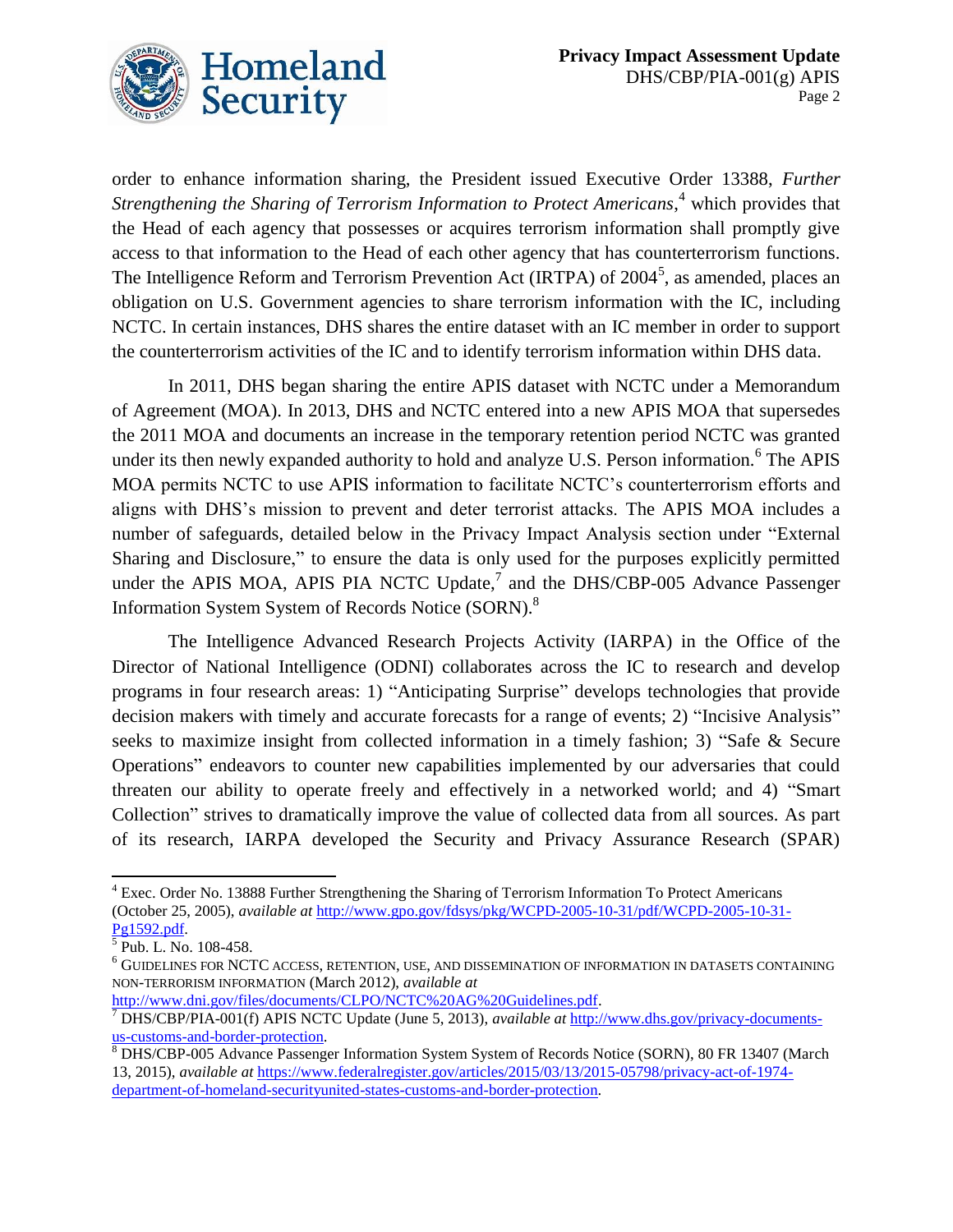

program, which allows an information sharing exchange that minimizes the risk of disclosure of private information while also facilitating lawful access to threat information needed to protect the nation.

During the pilot, the Parties will test SPAR's ability to both encrypt DHS's APIS data in a DHS-controlled enclave, and encrypt NCTC's queries against the data, while producing analytically useful encrypted results. This should enhance privacy by preventing one participant from seeing the information furnished by the other, whether as raw data, query terms, or query results, before they are associated together as a match to a valid counterterrorism query. During the pilot, query results will be validated by DHS, NCTC, and IARPA. If successful, this pilot may be an important step in reducing the need for DHS or others to engage in multiple bilateral bulk sharing arrangements.

DHS and NCTC will leverage a subset of data already shared under the APIS MOA in a pilot arrangement to test SPAR's ability to maintain or enhance security and privacy protections in information sharing efforts. Under the pilot, and as outlined in a Letter of Intent (LOI) between DHS, NCTC, and IARPA, DHS will make this subset of APIS data available to IARPA for the sole purpose of testing the SPAR technology. This PIA does not alter the protections covered in APIS NCTC Update PIA.<sup>9</sup>

## **Reason for the PIA Update**

CBP is updating the existing  $APIS<sup>10</sup> PIA$  to account for the short-term, limited sharing of APIS data with IARPA and routine sharing enhancements: specifically, the appropriate hosting and controlled use of APIS data in a DHS-controlled classified environment via encryption and policy-based access rules. These enhancements will not alter the information sharing principles expressed in the APIS MOA or APIS NCTC PIA Update.<sup>11</sup> DHS has entered into a LOI with NCTC and IARPA in order to ensure that APIS data can be appropriately hosted and controlled in the classified cloud environment. DHS, NCTC, and IARPA have placed specific safeguards in the LOI to ensure that the data is used appropriately and in accordance with the existing SORN, DHS/CBP-005 Advance Passenger Information System System of Records.<sup>12</sup>

 $\overline{a}$ 

 $^{9}$  DHS/CBP/PIA-001(f) (June 23, 2011).

 $10$  The existing DHS/CBP/PIA-001 APIS was first published on March 21, 2005, and updated subsequently on August 9, 2007, September 11, 2007, November 18, 2008, February 19, 2009, and June 23, 2011.

 $11$  DHS/CBP/PIA-001(f) (June 23, 2011).

<sup>&</sup>lt;sup>12</sup> DHS/CBP-005 Advance Passenger Information System System of Records Notice (SORN), 80 FR 13407 (March 13, 2015), *available at* [https://www.federalregister.gov/articles/2015/03/13/2015-05798/privacy-act-of-1974](https://www.federalregister.gov/articles/2015/03/13/2015-05798/privacy-act-of-1974-department-of-homeland-securityunited-states-customs-and-border-protection) [department-of-homeland-securityunited-states-customs-and-border-protection.](https://www.federalregister.gov/articles/2015/03/13/2015-05798/privacy-act-of-1974-department-of-homeland-securityunited-states-customs-and-border-protection)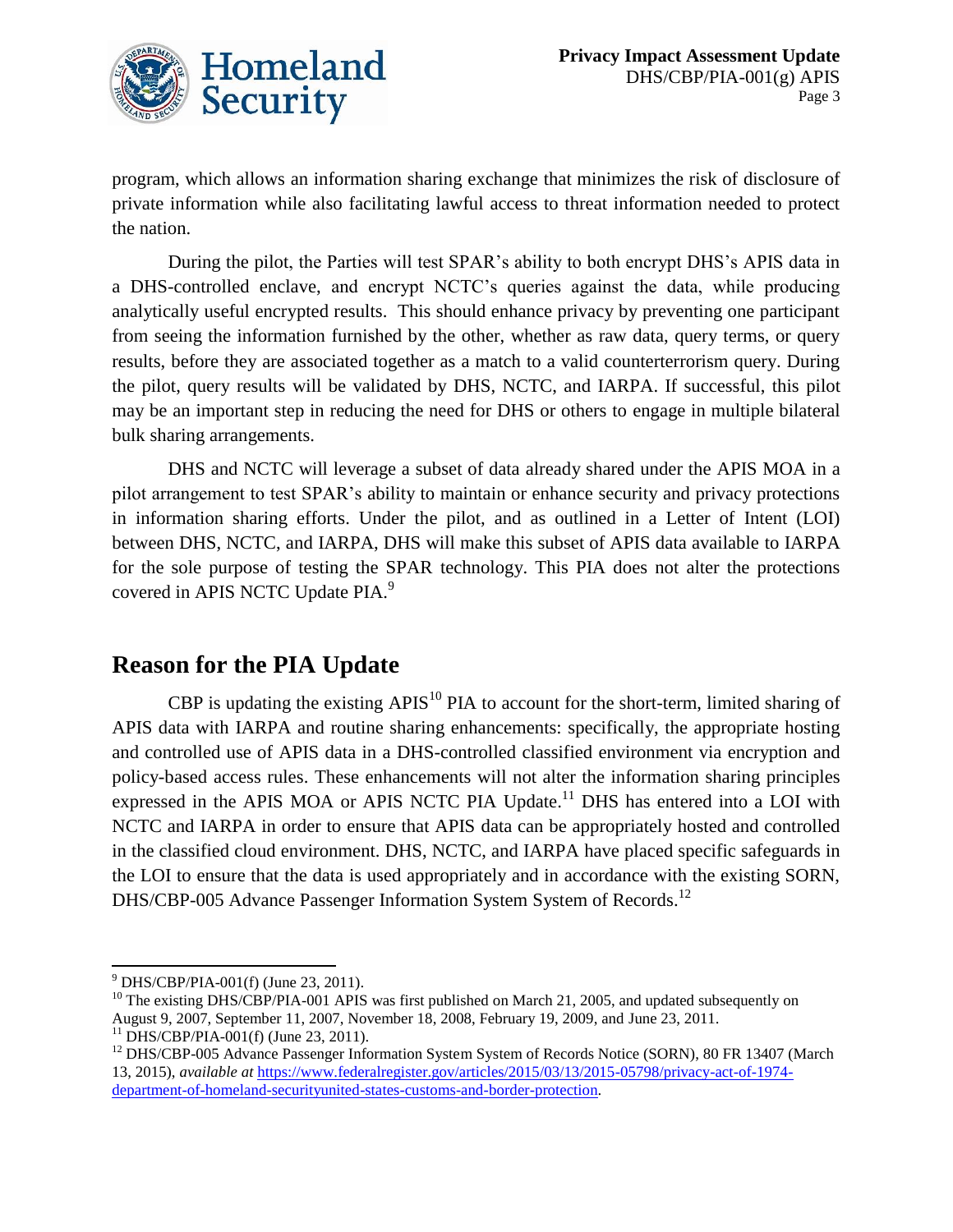

## **Privacy Impact Analysis**

#### **The System and the Information Collected and Stored within the System**

There is no change in the collection of APIS records.

#### **Uses of the System and the Information**

There are no changes to the uses of the information.

#### **Retention**

 $\overline{a}$ 

The DHS retention period for APIS has not changed. The information initially collected by APIS is used for traveler processing purposes and is retained in APIS for no more than twelve months.

Pursuant to the LOI, IARPA will retain APIS records for up to one year in order to test SPAR in support of the mission of DHS. The one year temporary retention period commences when DHS delivers the APIS information to IARPA. DHS will mark records with a "time-tolive" date, which will specify when the APIS information will be deleted from IARPA servers. NCTC will purge all APIS records queried from IARPA servers not determined to constitute terrorism information no later than the time-to-live date. This process will be audited as required under the LOI.

#### **Internal Sharing and Disclosure**

There are no changes for internal sharing and disclosure.

#### **External Sharing and Disclosure**

DHS entered into an LOI with NCTC and IARPA in order to test appropriate hosting and controlled use of APIS data in a DHS-controlled classified environment that would facilitate use as described in the APIS MOA. DHS entered into the APIS MOA with NCTC in order to facilitate NCTC's counterterrorism efforts and to identify terrorism information within APIS. This sharing is conducted pursuant to routine use H of the APIS  $SORN$ ,<sup>13</sup> which states that DHS may share APIS information with "a federal, state, or local agency, or other appropriate entity or individual, or through established liaison channels to selected foreign governments, in order to provide intelligence, counterintelligence, or other information for the purposes of intelligence, counterintelligence, or antiterrorism activities authorized by U.S. law, Executive Order, or other applicable national security directive," and routine use P of the APIS SORN, which states that DHS may share APIS information with "appropriate federal, state, local, tribal, or foreign

<sup>&</sup>lt;sup>13</sup> DHS/CBP-005 Advance Passenger Information System System of Records Notice (SORN), 80 FR 13407 (March 13, 2015), *available at* [https://www.federalregister.gov/articles/2015/03/13/2015-05798/privacy-act-of-1974](https://www.federalregister.gov/articles/2015/03/13/2015-05798/privacy-act-of-1974-department-of-homeland-securityunited-states-customs-and-border-protection) [department-of-homeland-securityunited-states-customs-and-border-protection.](https://www.federalregister.gov/articles/2015/03/13/2015-05798/privacy-act-of-1974-department-of-homeland-securityunited-states-customs-and-border-protection)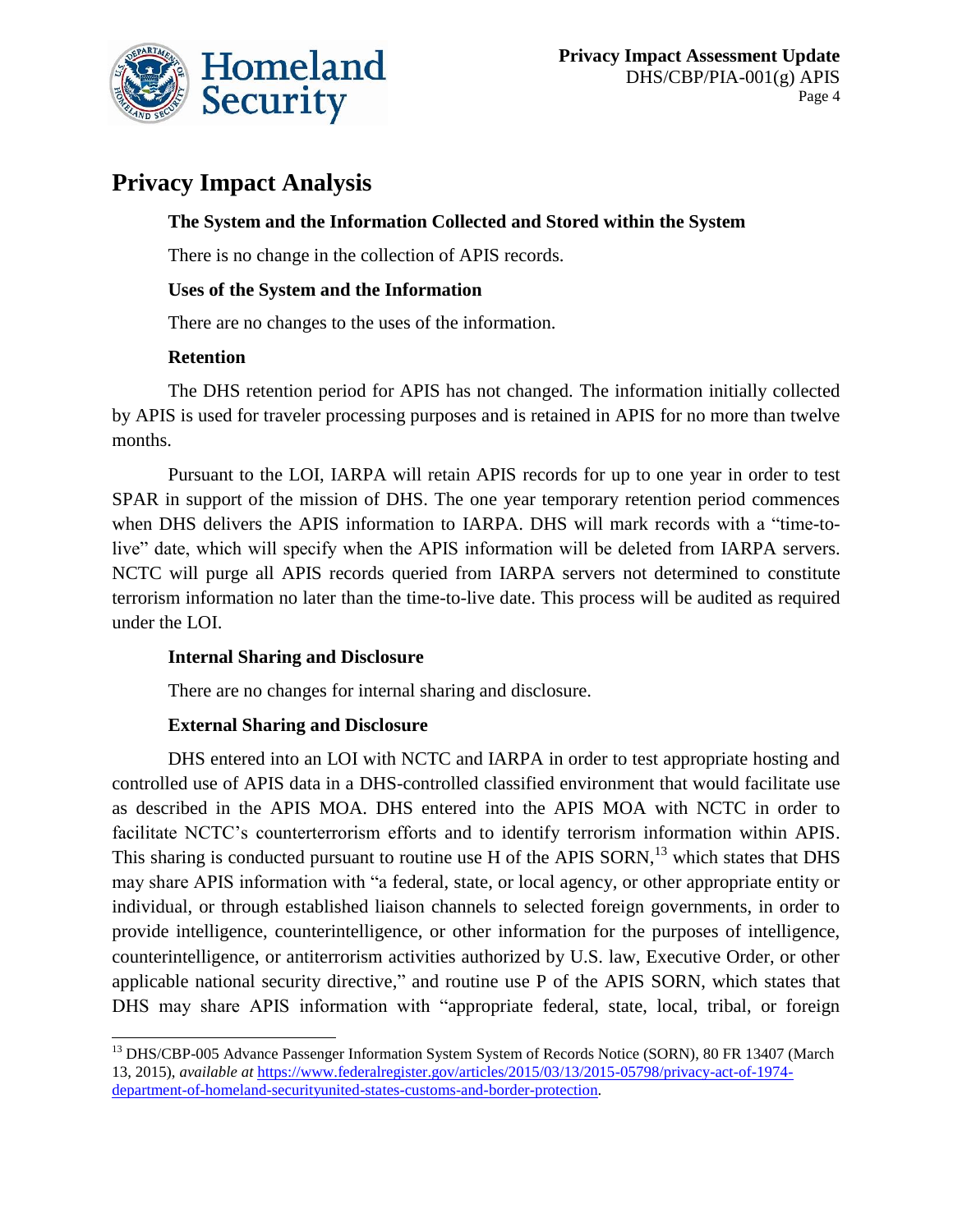

governmental agencies or multilateral governmental organizations when CBP is aware of a need to utilize relevant data for purposes of testing new technology and systems designed to enhance border security or identify other violations of law."

IARPA participants will not disclose APIS information nor remove it from a DHScontrolled environment. NCTC analysts may run queries against APIS information held in the IARPA servers hosted in a DHS-controlled Virtual Private Cloud (VPC). When APIS information is determined to constitute terrorism information, NCTC will include DHS on the distribution of the lead or finished intelligence product, so that DHS may use this information to support its mission to prevent and deter terrorist attacks. NCTC will review, retain, and disseminate APIS records it has determined to constitute terrorism information in accordance with procedures approved for NCTC by the Attorney General in accordance with Section 2.3 of Executive Order 12333,<sup>14</sup> and additional terms specified in the APIS MOA.

The LOI is subject to the strict safeguards in the APIS MOA to protect PII provided to NCTC. These protections include training to be provided to NCTC users on the appropriate use of PII. DHS/CBP will provide annual and periodic training to appropriate NCTC personnel on the proper interpretation of the information contained in APIS and on the proper treatment of information from certain categories that require special handling, such as asylum and refugee information. The APIS MOA stipulates that NCTC may not disseminate to third parties information derived from APIS information, unless that information is identified as terrorism information.<sup>15</sup> NCTC will maintain an electronic copy and accounting of the APIS information that is disseminated, including to whom the information is disseminated and the purpose for the dissemination. Additionally, the APIS MOA allows DHS to assign an on-site oversight representative to NCTC to provide intelligence, data stewardship, privacy, civil rights, and civil liberties oversight of the handling of DHS information by NCTC.

#### **Notice**

The APIS SORN was last published in the *Federal Register* on March 13, 2015<sup>16</sup> and remains accurate and current. Routine Uses H and P cover this sharing.

 $\overline{a}$ <sup>14</sup> Exec. Order No. 12333 United States Intelligence Activities, 46 Fed. Reg. 59941 (Dec. 4, 1981), *available at* http://www.archives.gov/federal-register/codification/executive-order/12333.html.

<sup>&</sup>lt;sup>15</sup> APIS may contain some information controlled by regulations related to asylum information. The MOA establishes procedures for NCTC's dissemination of asylum information in APIS that has been identified as terrorism information.

<sup>&</sup>lt;sup>16</sup> DHS/CBP-005 Advance Passenger Information System System of Records Notice (SORN), 80 FR 13407 (March 13, 2015), *available at* [https://www.federalregister.gov/articles/2015/03/13/2015-05798/privacy-act-of-1974](https://www.federalregister.gov/articles/2015/03/13/2015-05798/privacy-act-of-1974-department-of-homeland-securityunited-states-customs-and-border-protection) [department-of-homeland-securityunited-states-customs-and-border-protection.](https://www.federalregister.gov/articles/2015/03/13/2015-05798/privacy-act-of-1974-department-of-homeland-securityunited-states-customs-and-border-protection)